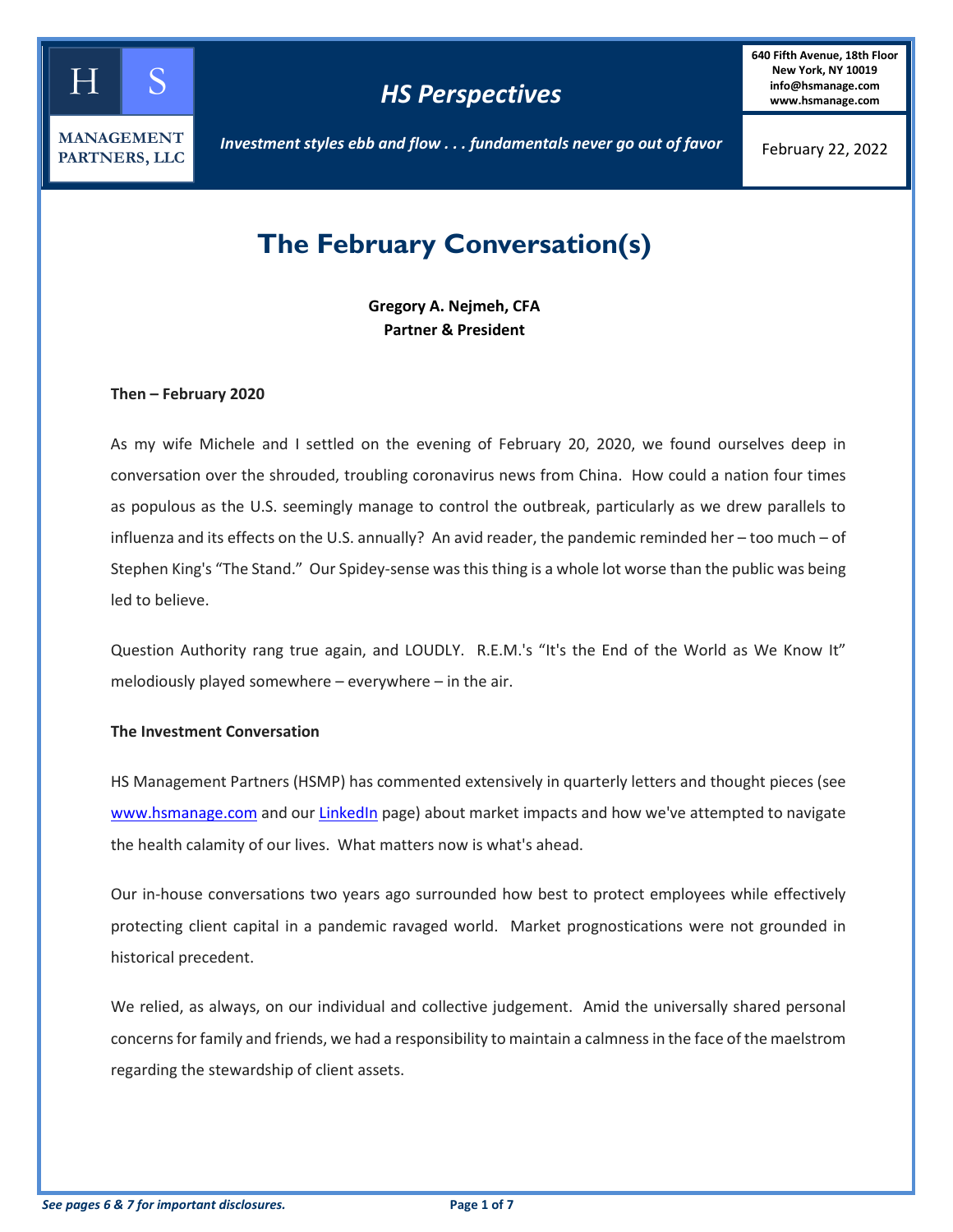Michael Lewis, in "The Premonition," refers to the general ability to make reasoned judgements with imperfect information as Trained Intuition. Trained Intuition describes the approach we take to situations unknown. Coupled with our investment framework, Trained Intuition adds a dimension that allows us to assess conditions and position client portfolios accordingly.

For the Investment Team at HSMP – which includes members who've been at it for five decades – crises are not a novelty: we'd experienced the '87 Crash, Gulf War, dot-com bubble, 9/11, and Great Financial Crisis (soon after we established the Firm) prior to the tragedy of the global pandemic.

The first step in keeping our wits was to lean on the principles ingrained in our playbook. On reflection, we appreciate that our playbook anchored us, bridging the uncertainty of yesterday to the promise of tomorrow.

And the presence of business model disruption all about us – amplified by the pandemic – only served to affirm the relevance of our core investment tenets: identify business models that satisfy the qualitative criteria we prize; assemble a concentrated portfolio of 20-25 such securities capable of growing the earnings and cash flow stream in a consistent, visible manner over time; and adhere to a strong valuation discipline.

#### **We Didn't Start the Fire**

As we reflect on the twenty-four months between now and then, and what tomorrow holds, I've been thinking a lot about the world as we now know it, and Billy Joel's prescient words ring true:

"We didn't start the fire,

It was always burning

Since the world's been turning…"

We are living in arguably the most disruptive chapter of my generation, the Baby Boomers. Unparalleled dislocation is occurring in so many vital aspects of the shared human experience that it is mind-bending to process the implications of any single development – let alone the sum of the myriad shifts – and where the arc of our journey is pointing.

Medical, technological, social, political, business enterprise, and environmental standards, among others, are being ignored, challenged, revised, rewritten, upended at a pace that is breathtaking in scope, rapid in adoption, and yet complex and accordingly hard to understand in real time.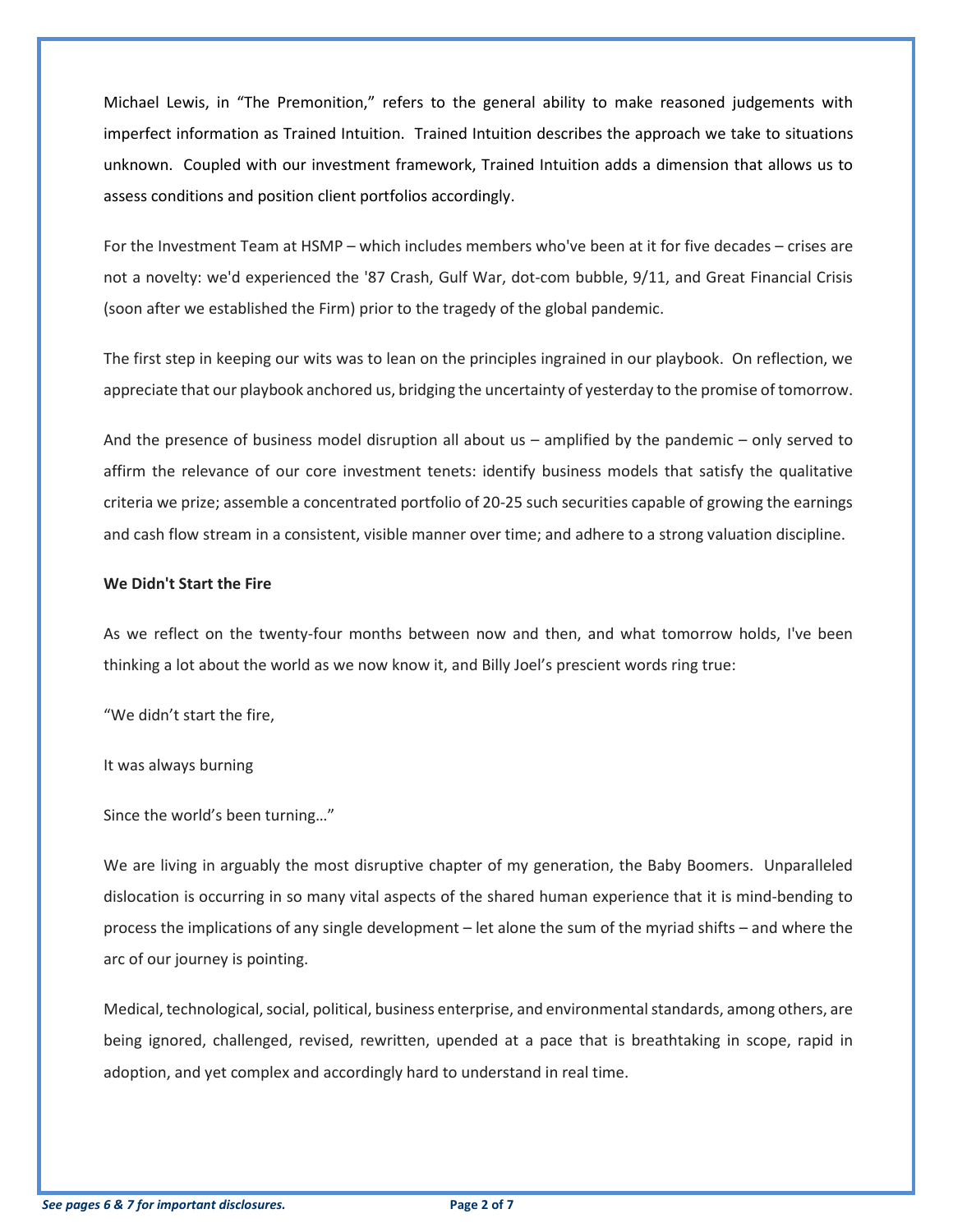This year we've observed concept companies large on vision and short on cash flow, crypto, meme stocks, SPAC's and all manner of aggressively underwritten instruments fall, fires no longer simmering out-of-sight.

A recent Washington Post article, citing an index compiled by the Economist Intelligence Unit of London, found less than half the world's population is governed by some form of democracy, a record low. The fictionalization of facts – the core of what to trust and what and who to believe – introduces a curve to the convexity of disruptive elements that invites chaos in a world parched with a thirst for order, stability and routine.

Add more than a touch of inflation here, a dash of excessive asset class bubbles there, and no small dose of geopolitical tension – China/Taiwan, Russia/Ukraine, Turkey/Iran – and the cocktail of disruption is potent.

The heat for market participants is measured when the market is under duress. The year-to-date pattern is a reminder of the harrowing six-week interval from mid-February 2020 to March 23, 2020. Our performance over time is a compilation of our upside / downside capture ratio. Essentially, the ratio is a monthly measure of our participation in up markets and the extent to which our strategy has preserved capital in down markets.



We've experienced far fewer instances where the market declined than advanced in a given month since inception (over the 178 months since the inception of our performance track record to 1/31/22, the market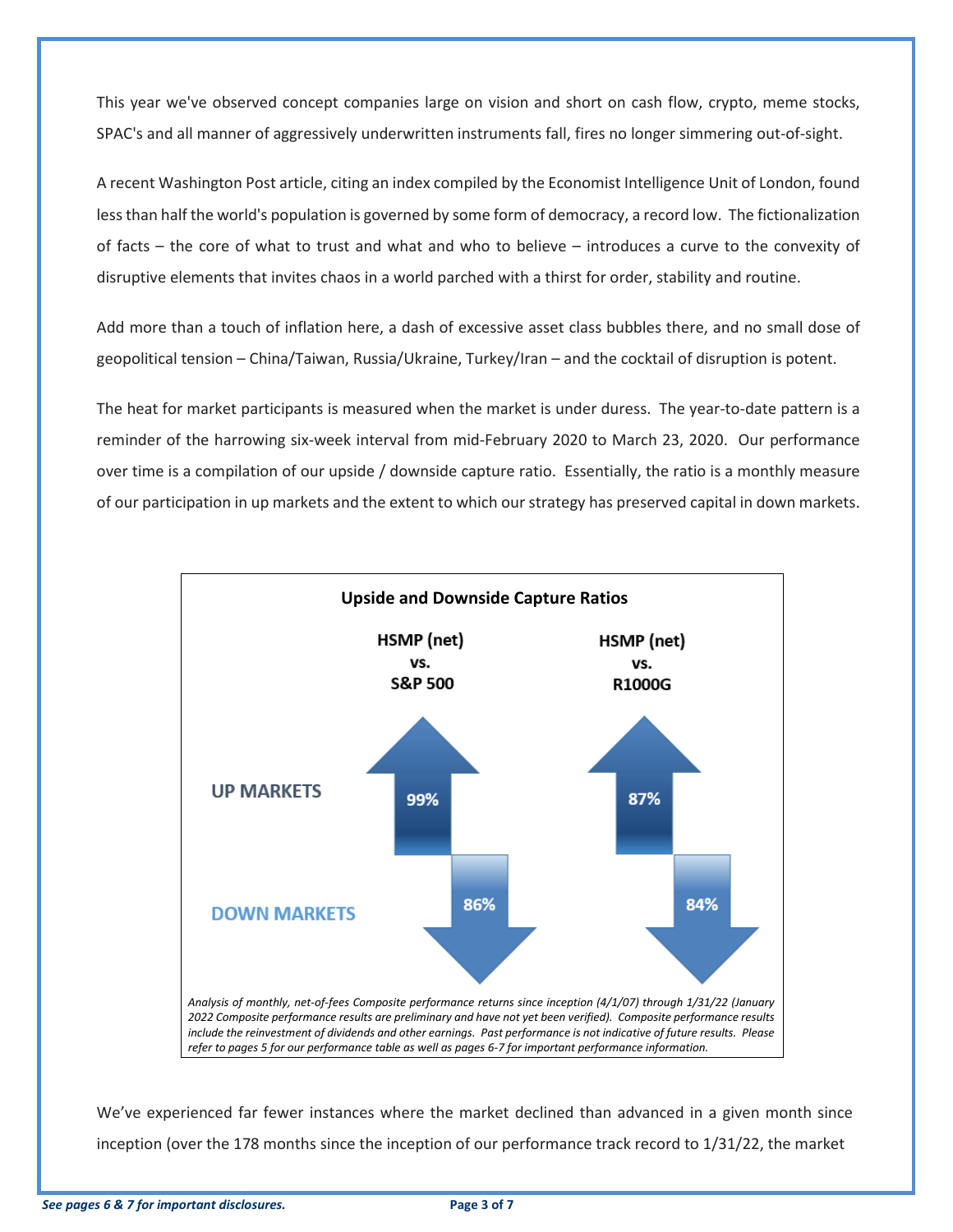has advanced in 120 and 113 months while declining 58 and 65 months based on S&P 500<sup>®</sup> and Russell 1000<sup>®</sup> Growth indices, respectively). We have managed to capture a good portion of the upside while preserving capital reasonably effectively in down markets, and that has yielded what we consider a respectable net-offee since inception Composite performance as shown in the performance table on the next page.

As a purveyor of client assets, we are not equipped to put out the infernos…we are charged to understand where the combustion may spread, which may be contained, and positioning client portfolios in a way that attempts to embrace the enterprise/business solutions to distance our client's scarce capital from the rage.

#### **Now - February 2022**

Two years later, Michele and I are of course pondering family first and dreams big and small. The 24/7 news cycle – recounting global cases, vaccination rates, fatalities – is a daily reminder of the dinner conversation a few years back. Gradually the conversations are centered on moving ahead with the plans we'd made – maybe, just maybe, the 40<sup>th</sup> wedding anniversary trip to the Amalfi Coast set for April 2020 will become a reality in April 2023.

At HSMP, the conversations are continuous. The thoughts and contributions from talented team members offering unique perspectives enrich the portfolio decision making process. Discussions about business models, valuations, economic trends and the best application of scarce client capital has served as a hallmark of our approach since the beginning. Immersive dialogue will remain long after the commemoration of our fifteen-year anniversary at the close of the current quarter.

#### **Tomorrow - February 2024**

The next twenty-four months are sure to pass more quickly than the last, if for no other reason than I hope it is filled with more pre-pandemic normalcy, more love, more civility, more compassion, more laughter, more joy given what the pandemic cruelly exorcised.

What is Mr. Market telling us now – today – about tomorrow? Ah, if we only knew...for our role, and that of financial managers of all asset class varieties, is to make investment decisions today with an imperfect gaze at tomorrow, issuing judgements based on the history that has yet to be written. A bit daunting until you appreciate the exercise is a journey without a destination, a space odyssey with only a launch point. And so, we do what we do, disavowing perfection as a framework for one that provides room for us to do good.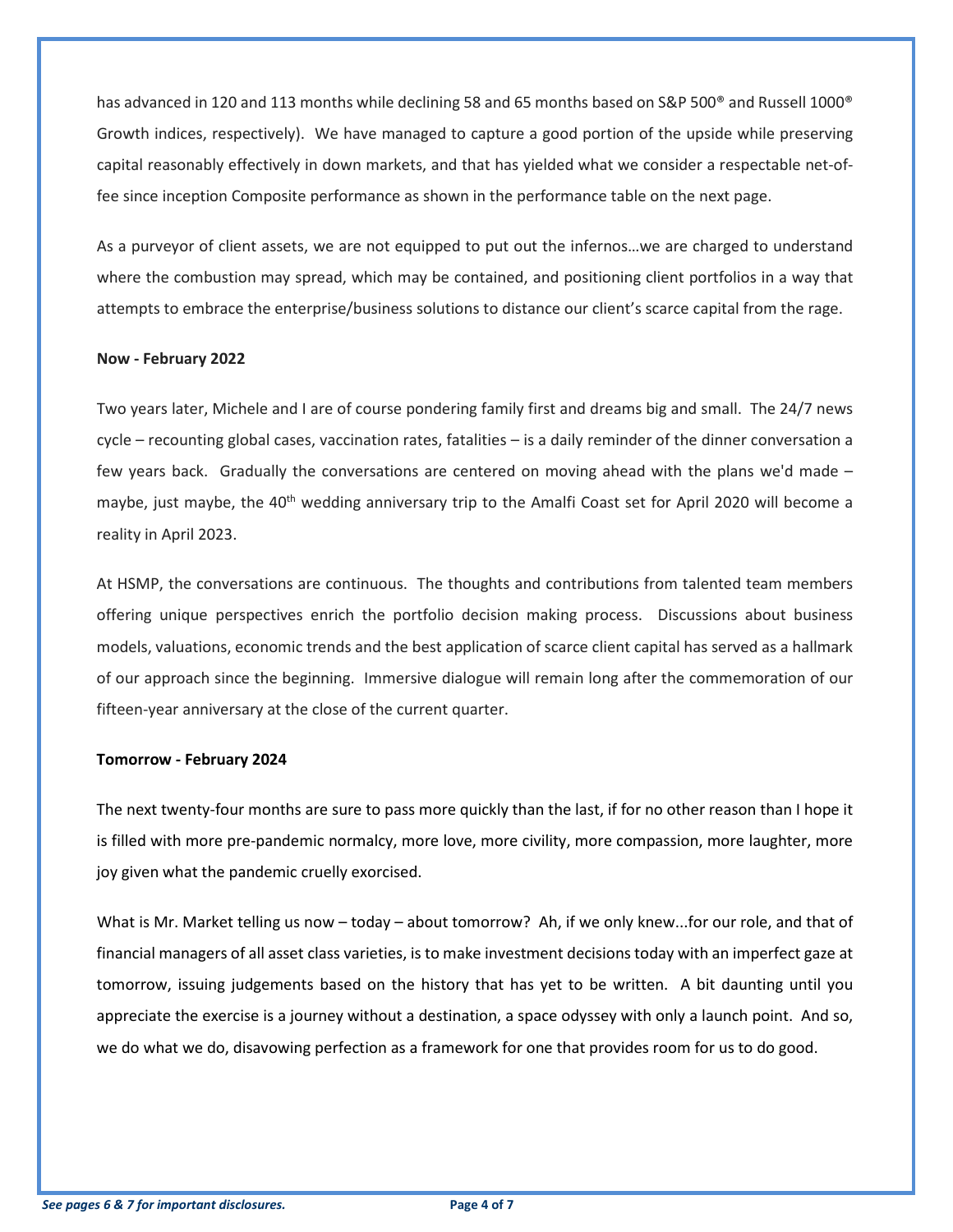As shown in the table below, our so-called body of work – our since inception performance – is one we are proud of, and is the manifestation of what our work has wrought over the nearly fifteen years since our asset management practice began.

### Total Performance

|                                        | 1 Year<br><b>Annualized</b> | 3 Years<br><b>Annualized</b> | 5 Years<br><b>Annualized</b> | <b>10 Years</b><br><b>Annualized</b> | <b>Since Inception</b><br>4/1/07<br><b>Annualized</b> | <b>Since Inception</b><br>4/1/07<br><b>Cumulative</b> |
|----------------------------------------|-----------------------------|------------------------------|------------------------------|--------------------------------------|-------------------------------------------------------|-------------------------------------------------------|
| HSMP Composite (Net)                   | 23.8%                       | 21.9%                        | 18.9%                        | 17.4%                                | 13.3%                                                 | 536.6%                                                |
| S&P 500 $^{\circ}$ Index               | 23.3%                       | 20.7%                        | 16.8%                        | 15.4%                                | 10.3%                                                 | 330.4%                                                |
| Russell 1000 <sup>®</sup> Growth Index | 17.5%                       | 26.4%                        | 22.3%                        | 18.0%                                | 13.1%                                                 | 521.7%                                                |

*Composite preliminary performance (net-of-fees) since inception (4/1/07) through 1/31/22 (preliminary performance has not yet been verified). Composite performance results include the reinvestment of dividends and other earnings. Past performance is not indicative of future results. Please refer to pages 6 & 7 for important performance information.*

Clairvoyant limitations aside, we at HSMP have consistently applied the same investment principles over the long-term. And our belief is that those foundational elements will serve our clients as well twenty-four months from now as they did twenty-four months ago.

And somewhere – everywhere – *The Start of the World as We Know It* serenades the crowd.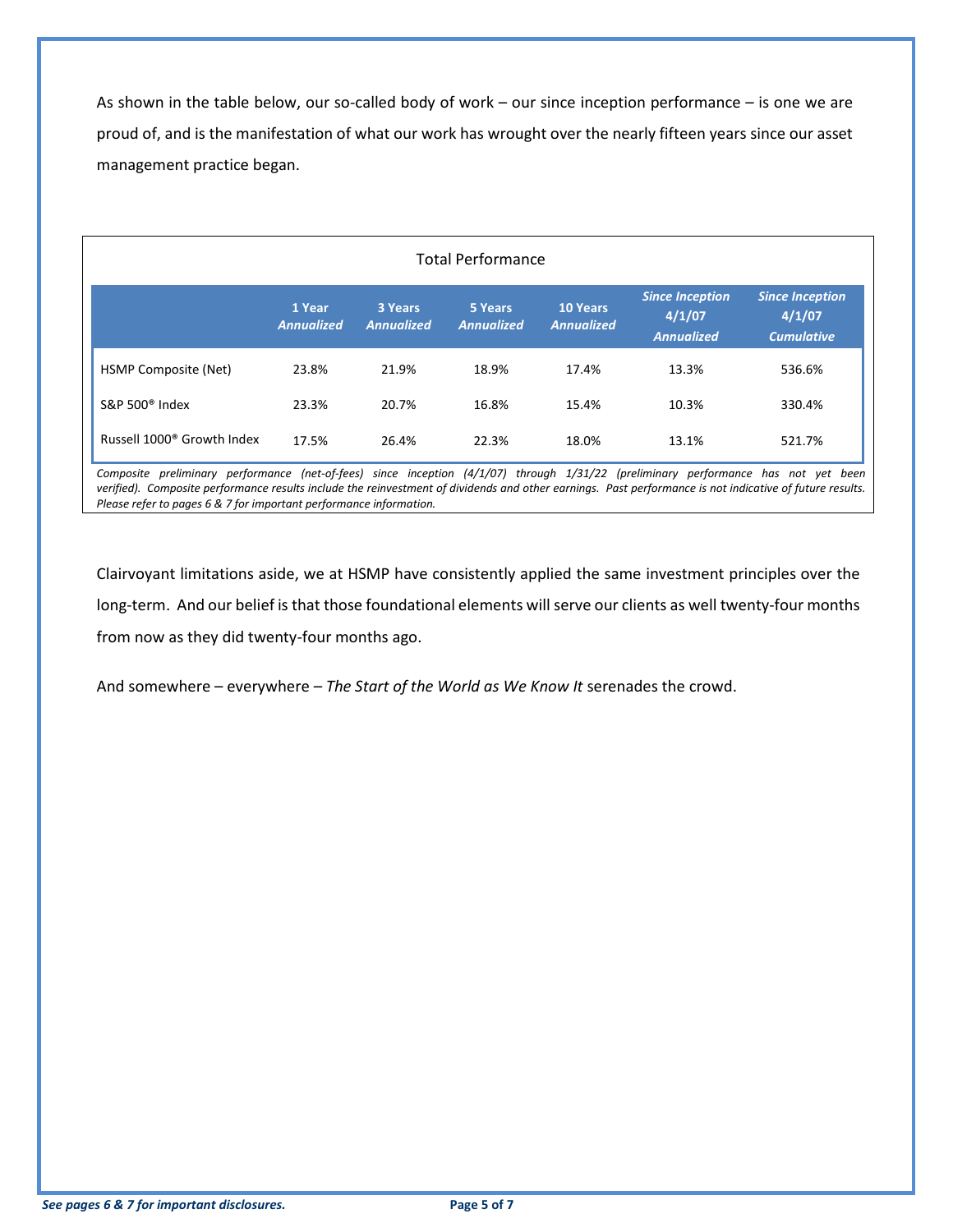#### **HS Management Partners, LLC Concentrated Quality Growth Composite GIPS© Report**

| . <b>.</b>  |                             |                                      |                                     |                            |            |                      |                                          |                                             |                                        |                     |                                               |  |
|-------------|-----------------------------|--------------------------------------|-------------------------------------|----------------------------|------------|----------------------|------------------------------------------|---------------------------------------------|----------------------------------------|---------------------|-----------------------------------------------|--|
|             | <b>Firm</b>                 | <b>Composite</b>                     |                                     | <b>Performance Results</b> |            |                      |                                          |                                             | <b>3-Year Annualized Std Deviation</b> |                     |                                               |  |
| Year<br>End | <b>Assets</b><br>(millions) | <b>Assets</b><br>(USD)<br>(millions) | <b>Number of</b><br><b>Accounts</b> | <b>Composite</b><br>Gross  | <b>Net</b> | S&P 500 <sup>®</sup> | <b>Russell</b><br>$1000^\circ$<br>Growth | Composite<br><b>Dispersion</b><br>(Std Dev) | Composite<br>Gross                     | <b>S&amp;P 500®</b> | <b>Russell</b><br>1000 <sup>®</sup><br>Growth |  |
| 2021        | 3,927                       | 3.813                                | 281                                 | 31.43%                     | 30.51%     | 28.71%               | 27.60%                                   | .64                                         | 19.31                                  | 17.17               | 18.17                                         |  |
| 4Q21        | 3,927                       | 3.813                                | 281                                 | 10.76%                     | 10.57%     | 11.03%               | 11.64%                                   | .56                                         | 19.31                                  | 17.17               | 18.17                                         |  |
| 3Q21        | 3,650                       | 3,554                                | 285                                 | $-1.14%$                   | $-1.32%$   | 0.58%                | 1.16%                                    | .09                                         | 19.88                                  | 18.55               | 19.91                                         |  |
| 2Q21        | 3,791                       | 3,695                                | 284                                 | 10.65%                     | 10.46%     | 8.55%                | 11.93%                                   | .05                                         | 19.51                                  | 18.26               | 19.52                                         |  |
| 1Q21        | 3,559                       | 3,425                                | 277                                 | 8.47%                      | 8.29%      | 6.17%                | 0.94%                                    | .07                                         | 19.49                                  | 18.14               | 19.14                                         |  |
| 2020        | 3,491                       | 3,341                                | 284                                 | 14.70%                     | 13.88%     | 18.40%               | 38.49%                                   | .14                                         | 19.75                                  | 18.53               | 19.64                                         |  |
| 2019        | 3,566                       | 3,478                                | 280                                 | 38.12%                     | 37.13%     | 31.49%               | 36.39%                                   | 1.13                                        | 11.29                                  | 11.93               | 13.07                                         |  |
| 2018        | 3,145                       | 2,967                                | 259                                 | $-4.42%$                   | $-5.07%$   | $-4.38%$             | $-1.51%$                                 | .28                                         | 10.04                                  | 10.80               | 12.12                                         |  |
| 2017        | 4,028                       | 3,840                                | 236                                 | 33.87%                     | 33.06%     | 21.83%               | 30.21%                                   | .46                                         | 9.61                                   | 9.92                | 10.54                                         |  |
| 2016        | 3,446                       | 3,269                                | 199                                 | 6.92%                      | 6.25%      | 11.96%               | 7.08%                                    | .10                                         | 10.72                                  | 10.59               | 11.15                                         |  |
| 2015        | 3,143                       | 3,014                                | 176                                 | 3.94%                      | 3.32%      | 1.38%                | 5.67%                                    | .81                                         | 11.03                                  | 10.48               | 10.70                                         |  |
| 2014        | 3,295                       | 3,193                                | 148                                 | 13.06%                     | 12.39%     | 13.69%               | 13.05%                                   | .26                                         | 9.85                                   | 8.98                | 9.59                                          |  |
| 2013        | 2,392                       | 2,298                                | 136                                 | 31.76%                     | 31.04%     | 32.39%               | 33.48%                                   | .09                                         | 12.26                                  | 11.94               | 12.18                                         |  |
| 2012        | 1,622                       | 1,616                                | 94                                  | 28.86%                     | 28.16%     | 16.00%               | 15.26%                                   | .15                                         | 13.82                                  | 15.09               | 15.66                                         |  |
| 2011        | 884                         | 880                                  | 72                                  | 5.55%                      | 5.00%      | 2.11%                | 2.64%                                    | .11                                         | 15.81                                  | 18.70               | 17.76                                         |  |
| 2010        | 531                         | 528                                  | 46                                  | 17.13%                     | 16.44%     | 15.06%               | 16.71%                                   | .28                                         | 19.54                                  | 21.85               | 22.11                                         |  |
| 2009        | 292                         | 290                                  | 32                                  | 35.91%                     | 35.06%     | 26.46%               | 37.21%                                   | .33                                         |                                        |                     |                                               |  |
| 2008**      | 172                         | 152                                  | 27                                  | (34.49%)                   | (34.80%)   | (37.00%)             | (38.44%)                                 | N.A.                                        |                                        |                     |                                               |  |
| 2007*       |                             | 6                                    | 5 or fewer                          | 16.84%                     | 16.08%     | 4.83%                | 10.51%                                   | N.A.                                        |                                        |                     |                                               |  |

\* Performance shown for 2007 is from April 1, 2007 through December 31, 2007.

\*\* HS Management Partners, LLC charges its fees quarterly in arrears and therefore no significant fees were charged to client accounts in the first quarter

of 2008. Had a modeled fee of 0.90% per annum been applied, the net of fee return for the first quarter of 2008 would be (10.82%).

N.A. - Information is not statistically meaningful due to an insufficient number of portfolios (5 or fewer) in the Composite for the entire year.

The HS Management Partners Concentrated Quality Growth Composite includes all fully discretionary, actively managed, fee paying accounts which employ our style of investing in 20-25 quality growth businesses. These accounts must have a market value exceeding \$500,000 at the time of initial inclusion in the Composite and have a market value exceeding \$300,000 to maintain inclusion.

Accounts that have contributions/withdrawals of greater than 10% of their market value (at the time of the cash flow) shall be excluded from Composite membership. Accounts that are not actively managed according to the intended strategy are excluded at the end of the last full day in which they last met the inclusion criteria. Accounts are reinstated into the Composite on the first day after the account again meets our inclusion criteria. Prior to April 1, 2009, our inclusion and exclusion criteria were applied on a monthly basis, rather than daily. There are accounts paying zero commissions included in the Composite. Additional information regarding the treatment of significant cash flows is available upon request. Also available upon request are policies for valuing investments, calculating performance, and preparing GIPS Reports.

For benchmark purposes, the Composite is compared to the S&P 500® and Russell 1000® Growth indices, however, the Composite may contain securities not represented in either or both indices. The HS Management Partners Concentrated Quality Growth Composite was created January 1, 2008 (the inception date of the Composite was April 1, 2007). Prior to January 1, 2008 the accounts in the Composite were non-fee paying individual accounts managed by Harry Segalas in accordance with HS Management Partners' investment policies, becoming HS Management Partners accounts in December 2007.

The Composite Dispersion presented is an asset-weighted standard deviation calculated using gross performance results for accounts included within the Composite for the entire period. In addition, gross performance results are used to calculate the 3-year annualized standard deviation.

HS Management Partners, LLC claims compliance with the Global Investment Performance Standards (GIPS®) and has prepared and presented this report in compliance with the GIPS standards. HS Management Partners, LLC has been independently verified for the period January 1, 2008 through December 31, 2021. A firm that claims compliance with the GIPS standards must establish policies and procedures for complying with all the applicable requirements of the GIPS standards. Verification provides assurance on whether the Firm's policies and procedures related to composite, as well as the calculation, presentation, and distribution of performance, have been designed in compliance with the GIPS standards and have been implemented on a firm-wide basis. The Concentrated Quality Growth Composite has had a performance examination for the periods January 1, 2008 through December 31, 2021. The verification and performance examination reports are available upon request.

GIPS® is a registered trademark of CFA Institute. CFA Institute does not endorse or promote this organization, nor does it warrant the accuracy or quality of the content contained herein.

The performance track record from April 1, 2007 through December 31, 2007 has been examined by Ashland Partners & Company, LLP and meets the portability requirements of the GIPS® standards. A copy of their report is available upon request.

HS Management Partners, LLC is an independent SEC registered investment advisor (SEC registration does not imply a certain level of skill or training). The Firm maintains a complete list and description of composites, which is available upon request. Results are based on fully discretionary accounts under management, including those accounts no longer with the Firm. Past performance is not indicative of future results.

The U.S. Dollar is the currency used to express performance. When international ordinary shares or ADRs are held in portfolios in the Composite, performance is shown net of foreign withholding taxes. Returns are presented gross and net of management fees and include the reinvestment of all income. Net of fee performance was calculated using actual management fees. Prior to January 1, 2008, a representative fee of 0.90% annually was applied to the individual accounts in the Composite managed by Harry Segalas. Additional information regarding the policies for calculating and reporting returns is available upon request. Policies governing compliance with the GIPS® Standards were followed in establishing HS Management Partners' performance record and the accounts to be included therein. In that regard, certain individual accounts managed by Harry Segalas were excluded from the Composite because of material differences in the management style of those accounts and HS Management Partners' investment policies. The GIPS® standards were applied retroactively for the purposes of computing 2007 performance and are being applied prospectively in a consistent manner.

Investment advisory fees are charged as a percentage of on an account's assets under management. The annual fee schedule for accounts that are at least \$10 million under management is as follows: 0.90% on first \$25 million, 0.70% on next \$25 million and 0.50% on the balance. Accounts below \$10 million pay the greater of 1% or \$10,000. Actual investment advisory fees may deviate from the above fee schedule at the Firm's sole discretion. Please refer to our Form ADV for more information related to our fees.